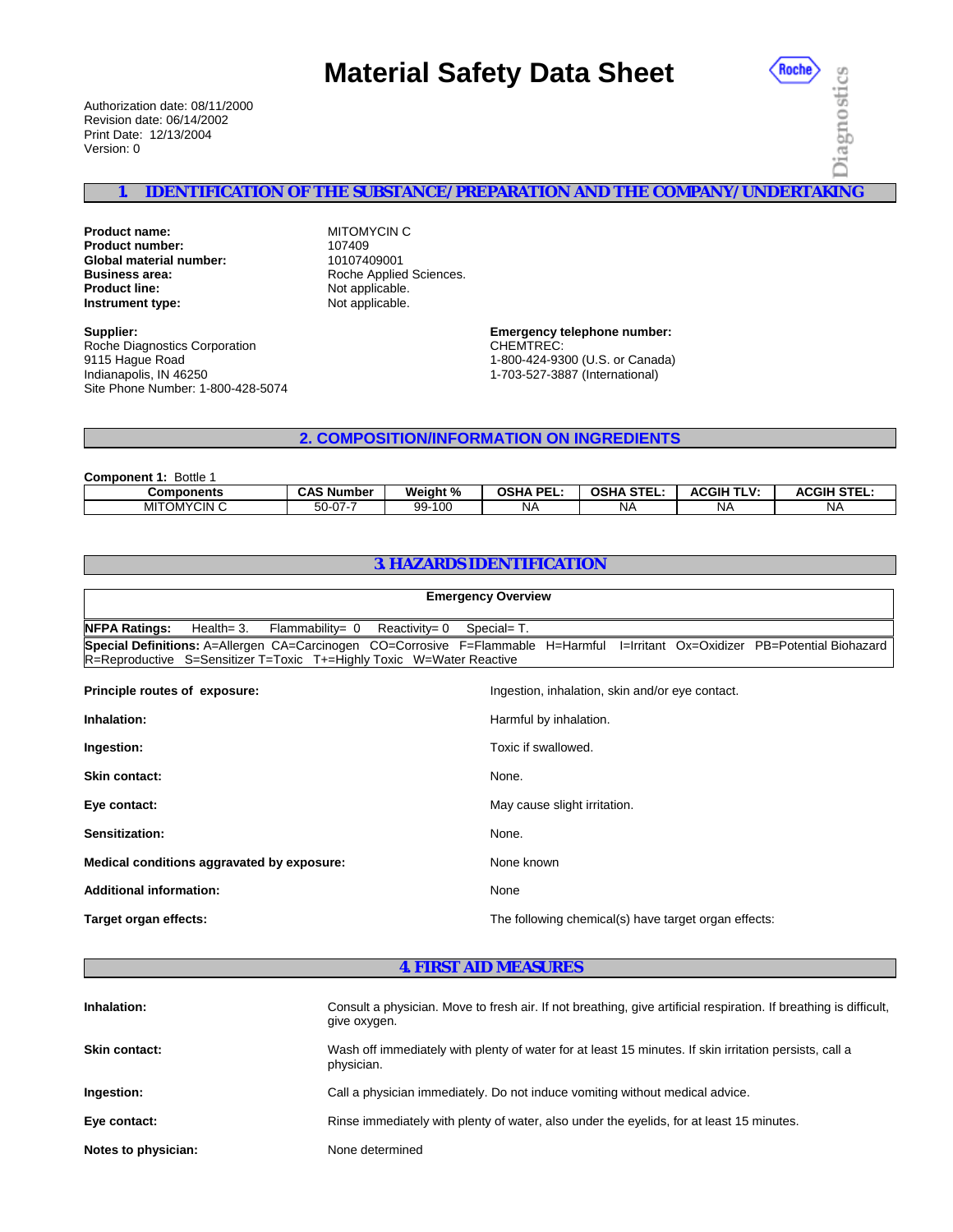| <b>5. FIRE-FIGHTING MEASURES</b>                                                              |                                                                                                                                                                                                                                                                                                                                                                                                                                                                                                                                                                                                                                    |  |  |  |
|-----------------------------------------------------------------------------------------------|------------------------------------------------------------------------------------------------------------------------------------------------------------------------------------------------------------------------------------------------------------------------------------------------------------------------------------------------------------------------------------------------------------------------------------------------------------------------------------------------------------------------------------------------------------------------------------------------------------------------------------|--|--|--|
| Suitable extinguishing media:                                                                 | Use dry chemical, CO2, water spray or "alcohol" foam.                                                                                                                                                                                                                                                                                                                                                                                                                                                                                                                                                                              |  |  |  |
| Unusual hazards:                                                                              | None known.                                                                                                                                                                                                                                                                                                                                                                                                                                                                                                                                                                                                                        |  |  |  |
| Special protective equipment for firefighters:                                                | In the event of fire, wear self-contained breathing apparatus.                                                                                                                                                                                                                                                                                                                                                                                                                                                                                                                                                                     |  |  |  |
|                                                                                               | <b>6. ACCIDENTAL RELEASE MEASURES</b>                                                                                                                                                                                                                                                                                                                                                                                                                                                                                                                                                                                              |  |  |  |
| <b>Personal precautions:</b><br><b>Environmental precautions:</b><br>Methods for cleaning up: | Use personal protective equipment. Evacuate personnel to safe areas. Remove all sources of ignition.<br>Avoid dust formation. Ensure adequate ventilation.<br>Prevent further leakage or spillage if safe to do so. Prevent product from entering drains. Do not flush<br>into surface water or sanitary sewer system. Do not let product enter drains.<br>Never return spills in original containers for re-use. Soak up with oil absorbent material. Sweep up or<br>vacuum (if powder) or soak up with inert absorbent material (if liquid), then place into a suitable clean,<br>dry, closed container, and label for disposal. |  |  |  |
|                                                                                               | 7. HANDLING AND STORAGE                                                                                                                                                                                                                                                                                                                                                                                                                                                                                                                                                                                                            |  |  |  |
| Handling:<br>Storage:                                                                         | Protect from contamination. Wear personal protective equipment. Can form a combustible mixture with air at<br>pressures above atmospheric when air concentration exceeds .? % by volume.<br>Keep containers dry and tightly closed to avoid moisture absorption and contamination.<br><b>8. EXPOSURE CONTROLS / PERSONAL PROTECTION</b>                                                                                                                                                                                                                                                                                            |  |  |  |
| <b>Engineering measures:</b>                                                                  | Provide appropriate exhaust ventilation at places where dust is formed.                                                                                                                                                                                                                                                                                                                                                                                                                                                                                                                                                            |  |  |  |
| <b>Personal Protective Equipment</b>                                                          |                                                                                                                                                                                                                                                                                                                                                                                                                                                                                                                                                                                                                                    |  |  |  |
| <b>Respiratory protection:</b>                                                                | Respiratory protection is required if dust formation with no local exhaust. If respiratory protection is<br>needed, follow the OSHA regulation, 29CFR1910.134. Always use a NIOSH approved respirator when<br>necessary.                                                                                                                                                                                                                                                                                                                                                                                                           |  |  |  |
| Hand protection:                                                                              | Wear appropriate protective gloves to prevent skin contact. Replace torn or punctured gloves<br>promptly.                                                                                                                                                                                                                                                                                                                                                                                                                                                                                                                          |  |  |  |
| Skin and body protection:                                                                     | Wear appropriate body protection to prevent skin contact.                                                                                                                                                                                                                                                                                                                                                                                                                                                                                                                                                                          |  |  |  |
| Eye protection:                                                                               | Wear appropriate eye protection to prevent eye contact.                                                                                                                                                                                                                                                                                                                                                                                                                                                                                                                                                                            |  |  |  |
| Hygiene measures:                                                                             | When using, do not eat, drink or smoke. Keep away from food and drink. Keep away from tobacco<br>products. Wash hands before breaks and immediately after handling the product. Handle in<br>accordance with good industrial hygiene and safety practice for diagnostics.                                                                                                                                                                                                                                                                                                                                                          |  |  |  |
| <b>Exposure limit(s)</b>                                                                      |                                                                                                                                                                                                                                                                                                                                                                                                                                                                                                                                                                                                                                    |  |  |  |

# **9. PHYSICAL AND CHEMICAL PROPERTIES**

| Boiling point/range:   | No information available  |
|------------------------|---------------------------|
| Color:                 | Violet. Blue.             |
| Melting point/range:   | >360C                     |
| pH:                    | Not determined            |
| <b>Physical state:</b> | Solid.                    |
| Flash point:           | No information available. |
| LEL (%):               | Not determined            |
| UEL (%):               | Not determined            |

# **10. STABILITY AND REACTIVITY**

| Stability:                        | Stable under recommended storage conditions.                                                      |
|-----------------------------------|---------------------------------------------------------------------------------------------------|
| <b>Polymerization:</b>            | None under normal processing.                                                                     |
| Hazardous decomposition products: | Thermal decomposition can lead to release of irritating gases and vapours. Nitrogen oxides (nox). |
| <b>Materials to avoid:</b>        | Incompatible with strong acids and bases. Oxidising agents (strong).                              |

# **11. TOXICOLOGICAL INFORMATION**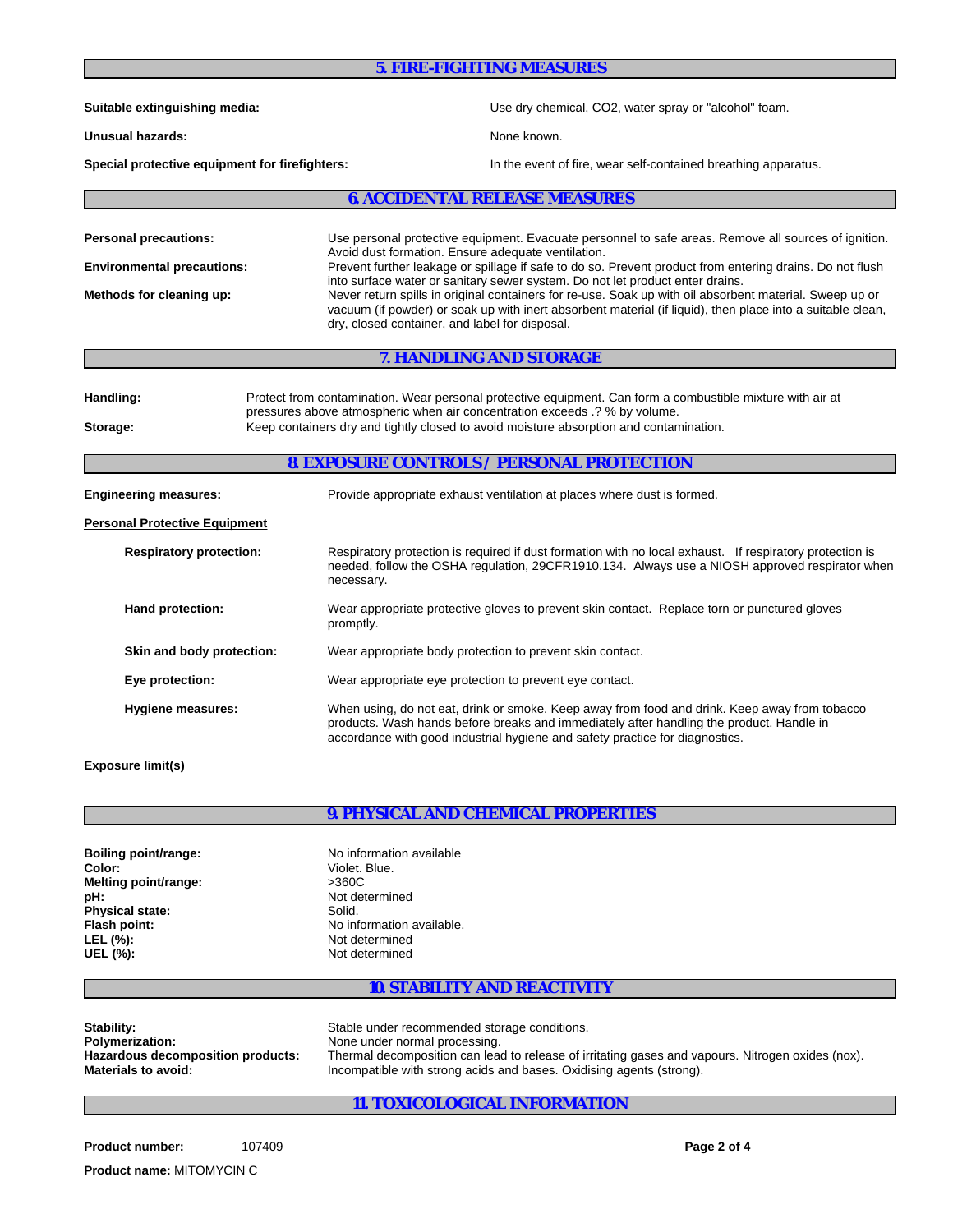| Components  | <b>EPA-IRIS Oral Reference Dose</b> | <b>EPA-IRIS Inhalation Reference</b> | NIOSH-                                                   |
|-------------|-------------------------------------|--------------------------------------|----------------------------------------------------------|
|             | (RfD) Information:                  | Concentration (RfC) Information:     | Selected LD50s and LC50s:                                |
| MITOMYCIN C |                                     |                                      | = 23 mg/kg Oral LD50 Mouse<br>$=$ 30 mg/kg Oral LD50 Rat |

| Inhalation:                   | No data available                                                                                                                                                                                     |
|-------------------------------|-------------------------------------------------------------------------------------------------------------------------------------------------------------------------------------------------------|
| Skin:                         | No data available                                                                                                                                                                                     |
| Oral:                         | No data available                                                                                                                                                                                     |
| <b>Mutagenic effects:</b>     | No data is available on the product itself                                                                                                                                                            |
| <b>Reproductive toxicity:</b> | Personnel who are pregnant, breast feeding, or who are concerned with other reproductive issues<br>should be encouraged to consult with the occupational health physician monitoring workers' health. |

**Carcinogenic effects:**

| Components         | <b>IARC - Group</b> | IARC - Group 2A or 2B:        | IARC - Group 3 or 4: |
|--------------------|---------------------|-------------------------------|----------------------|
| <b>MITOMYCIN C</b> |                     | 1987; Monograph<br>Supplement |                      |
|                    |                     | 1976<br>10.                   |                      |

## **12. ECOLOGICAL INFORMATION**

**Bioaccumulation:** Not determined

Aquatic toxicity: Not applicable

**Ecotoxicity effects:**

#### **13. DISPOSAL CONSIDERATIONS**

**Waste from residues / unused products:** Waste disposal must be in accordance with appropriate Federal, State, and local regulations. This product, if unaltered by use, may be disposed of by treatment at a permitted facility or as advised by your local hazardous waste regulatory authority. Residue from fires extinguished with this material may be hazardous.

**Is product hazardous to ship?** Yes

**DOT** 

|                           | <b>Proper shipping name:</b> Toxic solid, organic, n.o.s. (Mitomycin C) |                                        |                |  |
|---------------------------|-------------------------------------------------------------------------|----------------------------------------|----------------|--|
| <b>UN Number: UN 2811</b> | <b>Hazard class: 6.1</b>                                                | <b>Subsidiary risk:</b> Not applicable | Packing group: |  |

#### **ICAO/IATA**

| <b>Proper</b><br>shipping name: | organic.<br>solid<br>(Mitomvcin C)  <br>OXIC<br>n.o.s |                                                |                          |  |
|---------------------------------|-------------------------------------------------------|------------------------------------------------|--------------------------|--|
| <b>UN Number:</b><br>UN<br>281  | <b>Hazard class:</b><br>υ.                            | applicable<br>Not<br>Subsidiary<br><b>risk</b> | Packing<br>™ aroup.<br>. |  |

**15. REGULATORY INFORMATION**

#### **U.S. Regulations:**

**U.S. TSCA/SARA/CERCLA Regulatory Information:** The following chemicals are listed under the following TSCA/SARA/CERCLA lists

| <b>Components</b> | <b>CERCLA/SARA 302</b><br><b>RQ and TPQ</b><br>(40 CFR 355, App.A)              | <b>CERCLA/SARA 304</b><br>RQ<br>(40 CFR Table 302.4) | <b>SARA 313</b><br><b>Emission reporting</b> | <b>TSCA Inventory</b> |
|-------------------|---------------------------------------------------------------------------------|------------------------------------------------------|----------------------------------------------|-----------------------|
| MITOMYCIN C       | $= 10,000$ lb TPQ<br>upper<br>threshold<br>$=$ 500 lb TPQ<br>lower<br>threshold | $= 10$ lb final RQ<br>$= 4.54$ kg final RQ           |                                              |                       |

**U.S. Clean Air Act (CAA):** The following chemicals are listed under the following CAA lists

**U.S. Clean Water Act (CWA):** The following chemicals are listed under the following CWA lists

**California Safe Drinking Water and Toxic Enforcement Act (Prop 65):** The following chemicals are listed under the California Prop 65 list

**Product number:** 107409

**Product name:** MITOMYCIN C

 **Page 3 of 4**